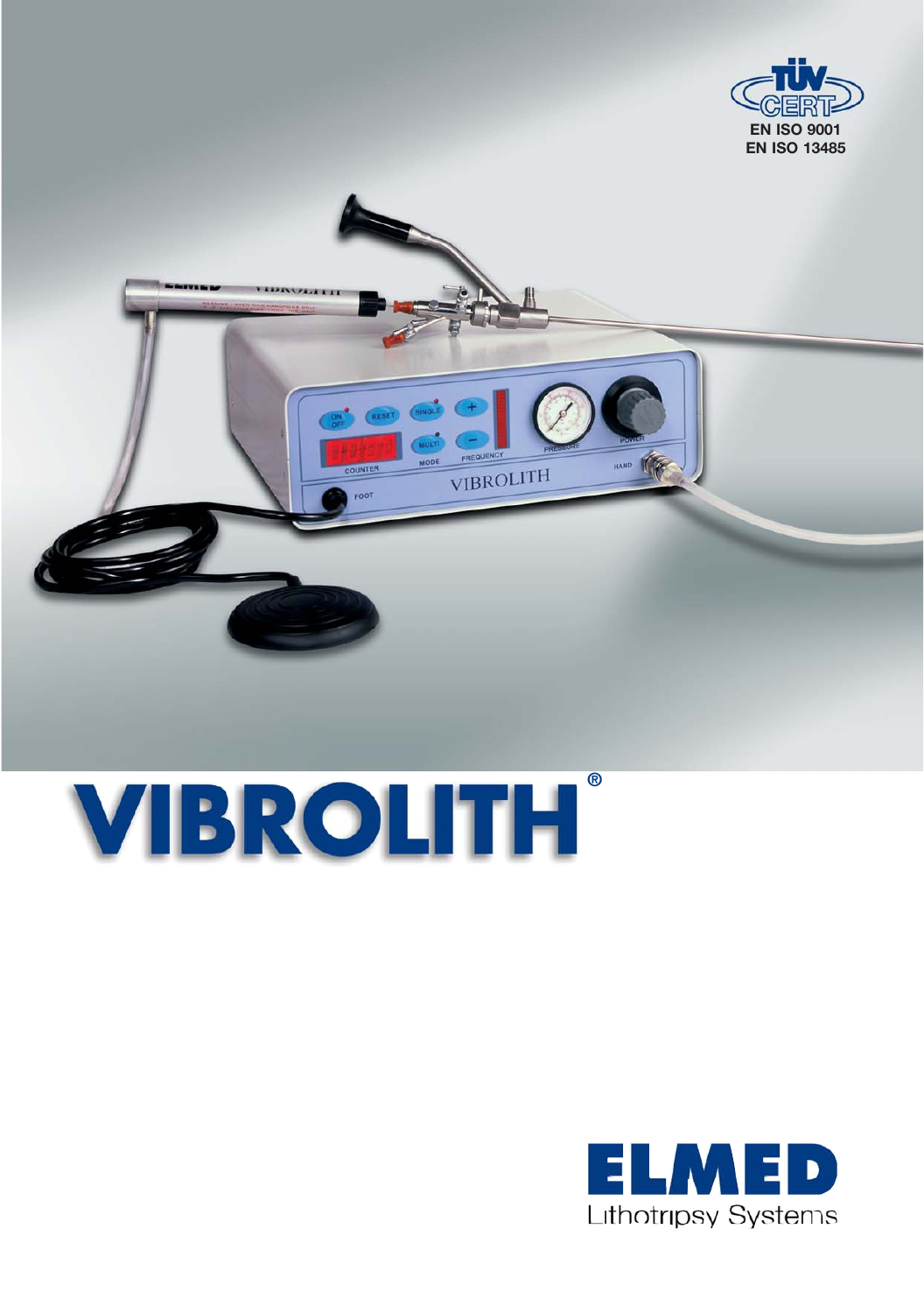## **VIBROLITH**



aroll

ELMED

VIBROLITH is a electro-pneumatic lithotripter. It works under the principle of collision of a bullet, accelerated by a compressed air with a steel probe. This probe transmits the impact energy to calculi. By this electro-pneumatic ballistic energy only the calculi is disintegrated, there is no effect on tissue.

VIBROLITH

Since only compressed air pulses is the source of the impact effect, no heat is exposed. Therefore, there is neither risk of any thermal injury on tissue nor destruction on optics of endoscopy.

There is no electrically driven operation except the control box. So that. any electrical hazard on either operator or patient prevented by means of electrical isolation of whole system. Both hand piece and foot pedal are operated by air pressure.



Vibrolith for successful Percutaneous Nephrolithotomy (PNL) for specially staghorn stones and renal pelvic or calix stones.

Vibrolith for effective Uretero-renoscopy (URS) treatment of ureteral stones







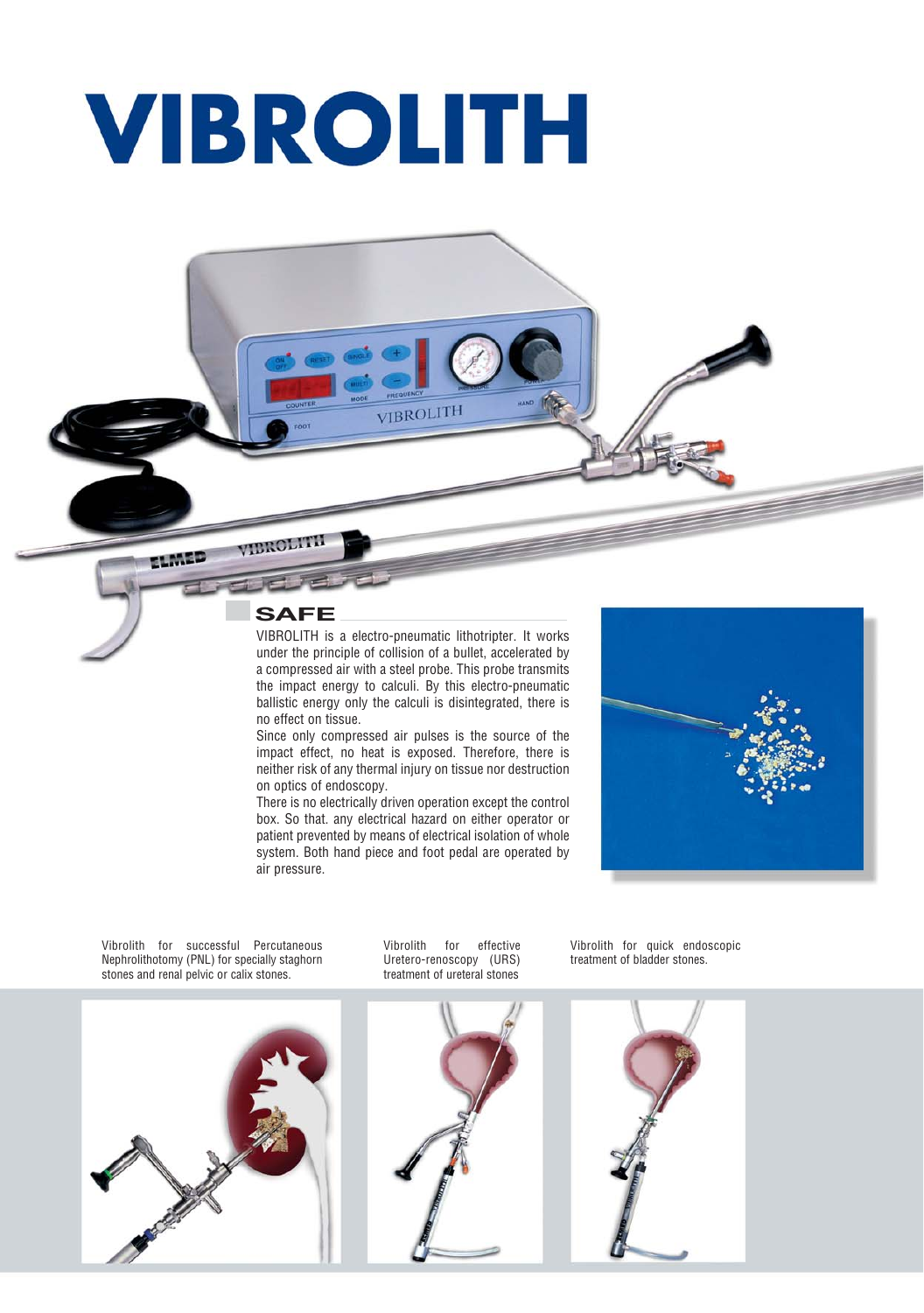

### **EFFECTIVE**

VIBROLITH guarantees user satisfaction in application to all kind of renal, ureteral and bladder stones. With VIBROLITH, treatment is of short duration with a high success rate regardless of the composition and the location of the calculi. The electro-pneumatic energy by direct contact with the probes provides maximum efficiency for the disintegration of calculi. VIBROLITH is highly effective for the Staghorn stones, renal pelvic and calix stones in the use of PNL. VIBROLITH provides an easier treatment of stones in entire uretery with URS. No matter the size of the calculi, VIBROLITH achieves quick and powerful endoscopic treatment for bladder stones.

### **SIMPLE**

VIBROLITH has a "simple to use" nature. The operator can easily select the pulse mode as single or continuous, by simply pressing the touch-key panel. The total number of pulses applied can be monitored on a digital counter. Operation pressure can be adjusted easily and independently of the pressure supply, by turning the knob of the regulator on the control box.

### **COMPATIBLE**

VIBROLITH is compatible to work with a central air supply or separate air compressor. With its original carrying case, it is simple to carry and ready to use by the operator in any desired place. A cart for the applications with a separate air compressor can be ordered optionally. VIBROLITH provides a wide range of probes for different kinds of applications and compatible to work with different kinds of ureteroscopes and cystoscopes.

#### **ECONOMICAL**

VIBROLITH, with its simple and smart nature, requires low-almost no-maintenance in the future. Due to reusable and sterilizable steell probes and no consumable requirement, a very low operation cost is appeared.

> **Simple, Powerful, Mobile, Maintanence Free, Cost Effective**